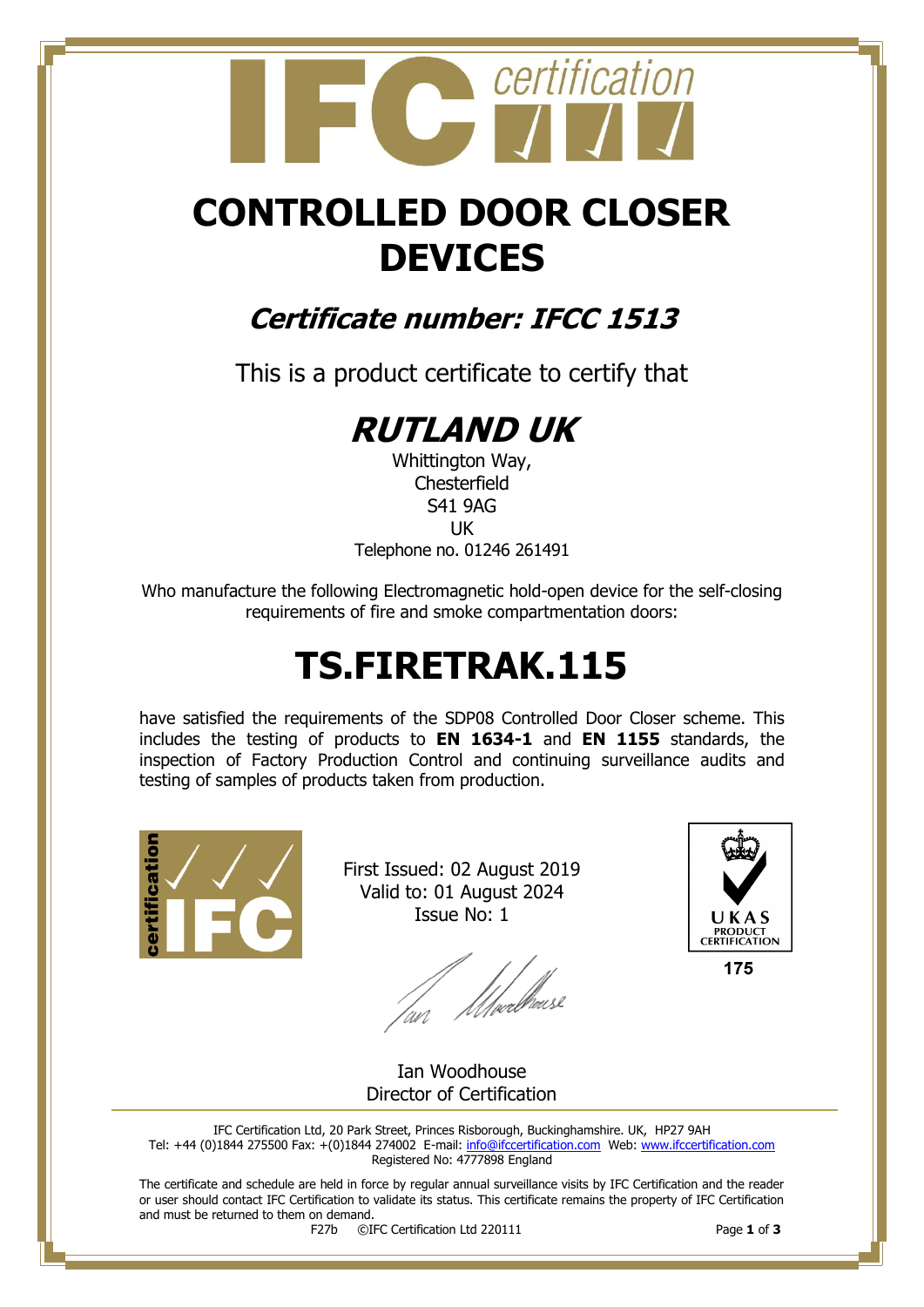

#### **Rutland TS.FIRETRAK.115 Electromagnetic slide rail and connector bar door closing device**

Acceptable doorset types and fire resistance periods are identified in the table below:-

| <b>Approved Door Types</b> |            |           |    |            |            |            |  |  |  |
|----------------------------|------------|-----------|----|------------|------------|------------|--|--|--|
| <b>FR</b>                  | <b>IMM</b> | <b>MM</b> | TТ | <b>ITT</b> | <b>ITM</b> | <b>ITC</b> |  |  |  |
| <b>FD20</b>                |            | V         |    | V          |            |            |  |  |  |
| <b>FD30</b>                | V          | ₩         |    |            |            |            |  |  |  |
| <b>FD60</b>                | V          | v         | v  | V          | v          | v          |  |  |  |
| <b>FD90</b>                | V          | v         | v  | v          | v          |            |  |  |  |
| <b>FD120</b>               | V          | V         | v  | v          | v          |            |  |  |  |
| <b>FD240</b>               | v          | ∿         |    |            | v          |            |  |  |  |
| <b>E20</b>                 | V          |           |    | V          |            |            |  |  |  |
| <b>EI20</b>                |            |           |    |            |            |            |  |  |  |
| <b>E30</b>                 |            |           |    | ٦          |            |            |  |  |  |
| <b>EI30</b>                |            |           |    |            |            |            |  |  |  |
| <b>E60</b>                 | V          | v         |    | V          | v          |            |  |  |  |
| <b>EI60</b>                | V          | ٦         | v  | V          | v          |            |  |  |  |
| <b>E90</b>                 | V          | ٦         | v  | v          | v          |            |  |  |  |
| <b>EI90</b>                | V          |           |    |            |            |            |  |  |  |
| E120                       | V          |           |    |            |            |            |  |  |  |
| <b>EI120</b>               | V          |           |    |            |            |            |  |  |  |
| E240                       | v          |           |    |            |            |            |  |  |  |
| <b>EI240</b>               | V          |           | Y  | X          | X          |            |  |  |  |

#### Key

-

**Type TT** - 20 minute doorsets that consist of non-metallic leaves in timber frames that do not contain intumescent materials in the frame to leaf gap.

**Type ITT** - 20 minute to 120 minute doorsets containing intumescent seals and consisting of non-metallic faced and edged leaves hung in timber frames

**Type ITM** - 20 minute to 120 minute doorsets containing intumescent seals and consisting of non-metallic faced and edged leaves hung in metal frames.

**Type ITC** - 20 minute to 120 minute doorsets containing intumescent seals and consisting of non-metallic faced and edged leaves hung in proprietary composite frames, of which the principal material is other than timber or metal but which may include any other materials.

**Type MM** - 20 minute to 240 minute doorsets that consist of metallic leaves in metallic frames that do not contain intumescent materials in the frame to leaf gap.

**Type IMM** - 20 minute to 240 minute doorsets that consist of metallic leaves in metallic frames that contain intumescent materials in the frame to leaf gap.

The certificate and schedule are held in force by regular annual surveillance visits by IFC Certification and the reader or user should contact IFC Certification to validate its status. This certificate remains the property of IFC Certification and must be returned to them on demand.<br> $F27b$   $\odot$ I

F27b ©IFC Certification Ltd 220111 Page **2** of **3**